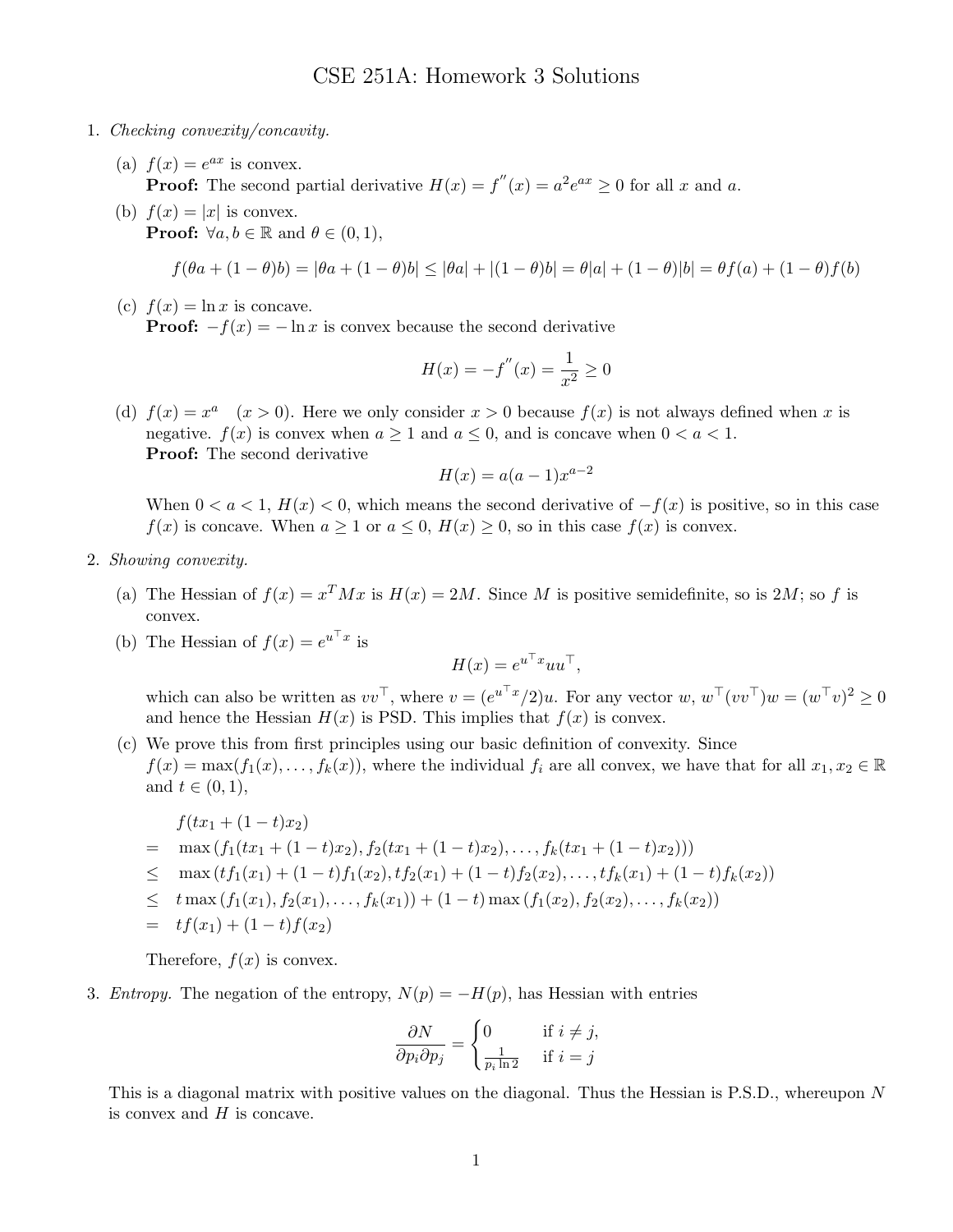## 4. Regression problem.

(a) Let

$$
X = \begin{pmatrix} \leftarrow & x^{(1)} & \rightarrow \\ \leftarrow & x^{(2)} & \rightarrow \\ \leftarrow & \cdots & \rightarrow \\ \leftarrow & x^{(n)} & \rightarrow \end{pmatrix}
$$

Then we can write the Hessian as

$$
H(w) = 2\sum_{i=1}^{n} x^{(i)} (x^{(i)})^{T} + 2\lambda I = 2X^{T}X + 2\lambda I
$$

(b) For all  $z \in \mathbb{R}^d$ 

$$
z^T H z = z^T (2X^T X + 2\lambda I) z = 2(z^T X^T X z + \lambda z^T I z) = 2||Xz||^2 + 2\lambda ||z||^2 \ge 0
$$

Therefore,  $H(w)$  is P.S.D, which means  $L(w)$  is convex.

- 5. Convex sets.
	- (a) The circle is not a convex set: for any two points on the circle, the line joining them does not lie on the circle.
	- (b) The ball is convex.
	- (c) Hyperplanes are convex.
	- (d) k-sparse points are not convex: lines joining two such points can be upto  $(2k)$ -sparse.
	- (e) The set of positive semidefinite matrices is closed under addition and multiplication by positive scalars; therefore it is convex.

## 6. Norms.

- (a) We can check that  $\ell_1$  is a norm by going through the definition, one property at a time:
	- i.  $||x||_1 = \sum_{i=1}^d |x_i| \ge 0.$
	- ii. If  $x = 0$ , then  $||x||_1 = 0$ . If  $\exists i, x_i \neq 0$ , then  $||x||_1 \ge |x_i| > 0$ . Therefore,  $||x||_1 = 0$  if and only if  $x=0.$
	- iii. For any real-valued t, we have  $||tx||_1 = \sum_{i=1}^d |tx_i| = |t| \sum_{i=1}^d |x_i| = |t| ||x||_1$
	- iv.  $||x + y||_1 = \sum_{i=1}^d |x_i + y_i| \le \sum_{i=1}^d |x_i| + |y_i| = \sum_{i=1}^d |x_i| + \sum_{i=1}^d |y_i| = ||x||_1 + ||y||_1$
- (b) Invoking homogeneity and the triangle inequality, we have that for any norm  $f$ ,

$$
f(\theta x + (1 - \theta)y) \le f(\theta x) + f((1 - \theta)y) = |\theta|f(x) + |1 - \theta|f(y) = \theta f(x) + (1 - \theta)f(y).
$$

Thus any norm is a convex function.

(c) Various inequalities relating  $||x||_1$ ,  $||x||$ , and  $||x||_{\infty}$ :

i. 
$$
||x||_1 = \sqrt{\left(\sum_{i=1}^d |x_i|\right)^2} = \sqrt{\sum_{i=1}^d \sum_{j=1}^d |x_i||x_j|} \ge \sqrt{\sum_{i=1}^d x_i^2} = ||x||.
$$
  
\n $||x|| = \sqrt{\sum_{i=1}^d x_i^2} \ge \sqrt{\max_i x_i^2} = \max_i |x_i| = ||x||_{\infty}$   
\nii. Let vector  $a = (|x_1|, |x_2|, \ldots, |x_d|), b = (1, 1, \ldots, 1)_d$   
\n $||x||_1 = \sum_{i=1}^d |x_i| = |a \cdot b| \le ||a|| ||b|| = \sqrt{\sum_{i=1}^d x_i^2} \sqrt{\sum_{i=1}^d 1^2} = ||x|| \cdot \sqrt{d}.$   
\n $||x|| = \sqrt{\sum_{i=1}^d x_i^2} \le \sqrt{d \cdot \max_i x_i^2} = ||x||_{\infty} \cdot \sqrt{d}.$   
\nTherefore,  $||x||_1 \le ||x|| \cdot \sqrt{d} \le ||x||_{\infty} \cdot d.$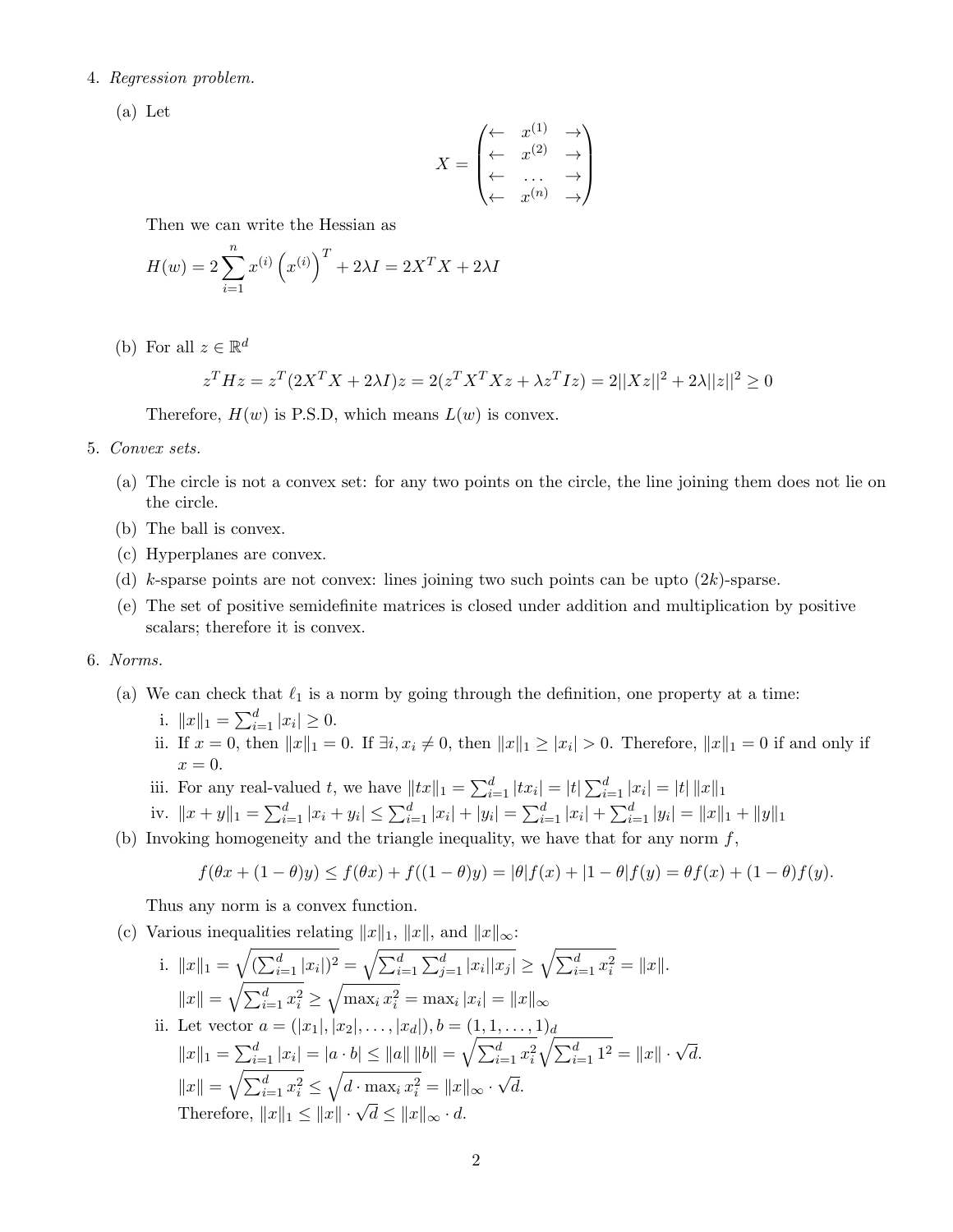

- (d) The unit ball  $\{x : x^T A x \leq 1\}$  is an ellipsoid.
- 7. A lower bound for the perceptron. Pick any  $\gamma > 0$ . We will now try to construct a dataset where perceptron must use  $\frac{1}{\gamma^2}$  updates. Consider the following data set in  $\mathbb{R}^d$ , where  $d = 1/\gamma^2$ :
	- There are d points, each corresponding to one coordinate direction:  $e_1, e_2, \ldots, e_d$ , where  $e_i$  is the vector with all zeros except for a 1 at position i.
	- All points have label  $+1$ .

These points are correctly classified by the vector  $w^* = (\gamma, \gamma, \dots, \gamma)$ , which has unit length and has margin  $\min_i(w^* \cdot e_i) = \gamma$ .

Now suppose the perceptron algorithm is run on this data set, and that it produces a linear separator  $w$ . If perceptron does not update on  $e_i$ , then  $w_i = 0$  and w will not correctly classify  $e_i$ . Therefore, there must be at least one update for every data point: a total of  $1/\gamma^2$  updates.

8. Support vectors. See Figure for the pictorial solution. Observe that any point within the two dashed lines, as well as any point whose label is predicted incorrectly is a support vector and has a non-zero dual value. Without loss of generality suppose that the blue side corresponds to the positive side – that is, the side where  $w^{\top} x + b \geq 0$ .

Any blue point on the positive side of the dashed line on the blue side and any red point on the negative side of the dashed line on the red side will have slack variable value zero – as in these cases  $y^{(i)}(w^{\top}x^{(i)}+b) > 1$ . Additionally, a blue point  $(x^{(i)}, y^{(i)})$  that lies on the dashed line on the blue side satisfies  $w^{\top} x^{(i)} + b = 1$  which implies that the corresponding slack variable is 0. The same applies to red points that lie on the dashed line on the red side.

A point lying on the decision boundary satisfies  $y^{(i)}(w^{\top}x^{(i)} + b) = 0$  – hence, the slack variable value is 1. Thus, a red point  $x^{(i)}$  lying on the red side but in between the decision boundary and the dashed line will have a slack variable value between 0 and 1; we visually estimate the value from the figure. The same applies to blue points.

Finally, a blue point that lies on the negative side of the decision boundary has  $y^{(i)}(w^{\top}x^{(i)} + b) < 0$ , and so its slack variable value is more than 1. If this point lies between the decision boundary and the dashed line on the negative side, then  $y^{(i)}(w^{\top}x^{(i)} + b) > -1$  and hence the slack variable value is between 1 and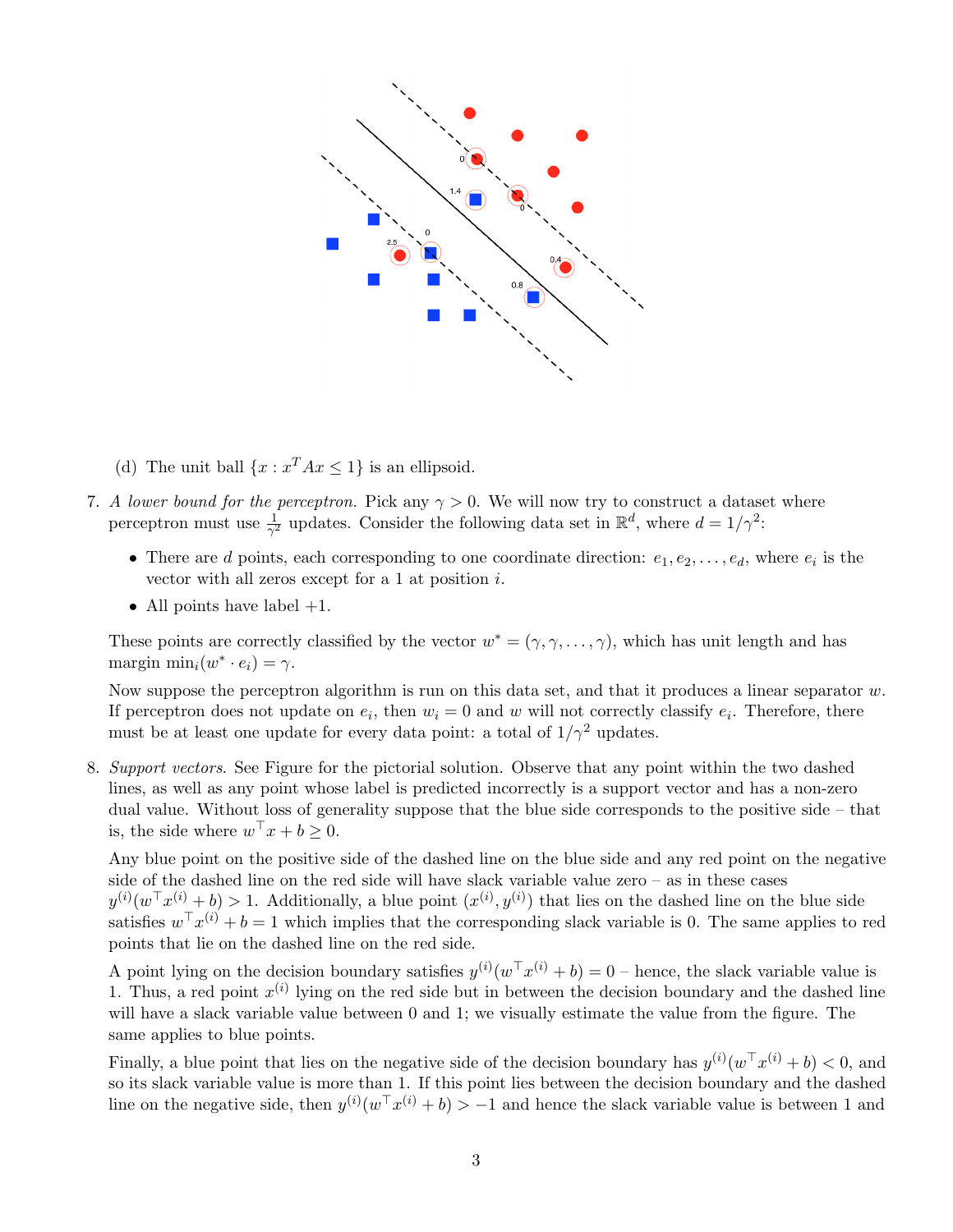2. If it is to the negative side of the dashed line on the red side, then  $y^{(i)}(w^{\top}x^{(i)} + b) < -1$  and hence the slack variable is more than 2. We use these principles and visually estimate the values in the figure. The margin decreases if the factor C is increased.

- 9. (a) To solve by substitution, we use  $x = 4/y$  and solve the optimization problem: min  $\frac{4}{y} + 5y$ , subject to y  $\geq$  0. Through simple calculus, the solution turns out to be  $x = 2\sqrt{5}$ , and  $y = \frac{2}{\sqrt{5}}$  $\frac{1}{5}$ . Plugging this in we get that the optimal solution value is  $2\sqrt{5} + 2\sqrt{5} = 4\sqrt{5}$ .
	- (b) This problem can be done by simply using the formulas discussed in class. The Lagrangean is:  $L(x, \lambda, \nu) = x + 5y - \lambda_1 x - \lambda_2 y + \nu (xy - 4)$ . The KKT conditions are:

$$
1 - \lambda_1 + \nu y = 0 \tag{1}
$$

$$
5 - \lambda_2 + \nu x = 0 \tag{2}
$$

$$
xy = 4 \tag{3}
$$

$$
x \ge 0, \qquad y \ge 0 \tag{4}
$$

$$
\lambda_1 x = 0 \tag{5}
$$

$$
\lambda_2 y = 0 \tag{6}
$$

$$
\nu(xy-4) = 0 \tag{7}
$$

Due to complementary slackness, and because  $x, y \ge 0$  at the optimal solution,  $\lambda_1 = \lambda_2 = 0$ . Moreover,  $\nu = -1/y^* = -\sqrt{5}/2$ .

10. (a) Let K denote the intersection of halfspaces given by  $w_1, w_2, \ldots \in \mathbb{R}^d$  and  $b_1, b_2, \ldots \in \mathbb{R}$ :

$$
K = \bigcap_i \{x : w_i \cdot x \le b_i\}.
$$

For any  $x, y \in K$  and  $0 < \theta < 1$ ,

$$
w_i \cdot (\theta x + (1 - \theta)y) = \theta w_i \cdot x + (1 - \theta) w_i \cdot y \le \theta b_i + (1 - \theta)b_i = b_i, \text{ for } i = 1, 2, ...
$$

Therefore,  $\theta x + (1 - \theta)y \in K$ ; and K is a convex set.

(b) The unit ball in  $\mathbb{R}^d$  can be written as

$$
\bigcap_{\|w\|=1} \{x:w\cdot x\leq 1\}.
$$

11.  $P_1$  and  $P_2$  are polyhedra that are intersections of finitely many halfspaces. Let the halfspaces for  $P_1$  be given by  $u_1, \ldots, u_m \in \mathbb{R}^d$  and  $b_1, \ldots, b_m \in \mathbb{R}$ :

$$
P_1 = \bigcap_{i=1}^m \{x : u_i \cdot x \le b_i\}.
$$

Likewise, let  $P_2$  be given by  $v_1, \ldots, v_n \in \mathbb{R}^d$  and  $c_1, \ldots, c_n \in \mathbb{R}$ :

$$
P_2 = \bigcap_{i=1}^n \{x : v_i \cdot x \le c_i\}.
$$

We wish to find the point  $x_1 \in P_1$  and  $x_2 \in P_2$  that are closest to one another. Let us write  $z = x_1 - x_2$ . Here is the optimization problem:

$$
\min_{u_i \cdot x_1 \le b_i, \quad i = 1, 2, ..., m} \|z\|^2
$$
  

$$
v_i \cdot x_2 \le c_i, \quad i = 1, 2, ..., n
$$
  

$$
z = x_1 - x_2
$$